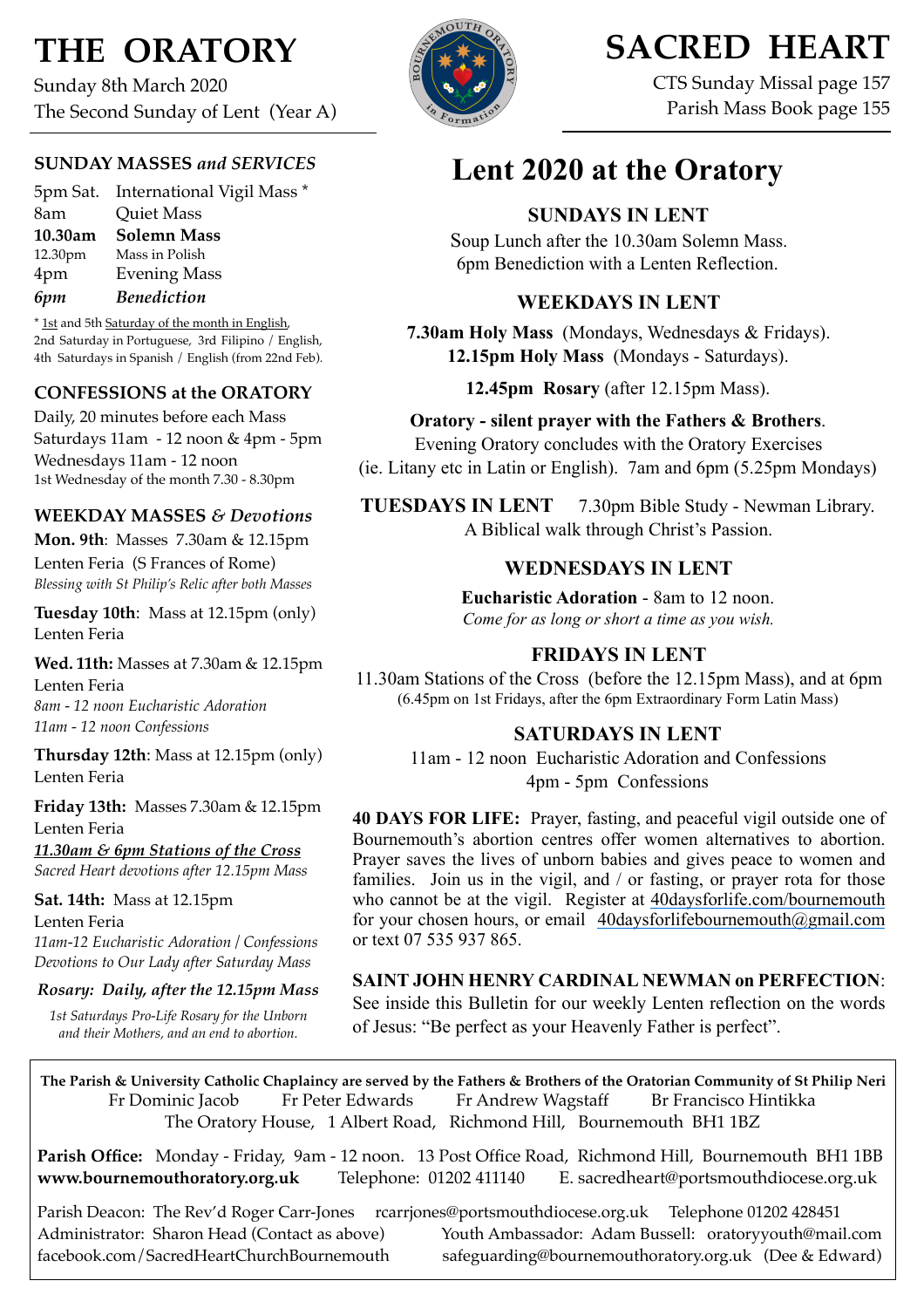# **LENT ~ with our Oratorian Cardinal** Saint John Henry Newman, Cong. Orat.

In his *Meditations & Devotions* our Cardinal says:

*It is the saying of holy men that, if we wish to be perfect, we have nothing more to do than to perform the ordinary duties of the day well. A short road to perfection - short, not because easy, but because pertinent and intelligible. There are no short ways to perfection, but there are sure ones.*

*It is easy to have vague ideas what perfection is, which serve well enough to talk about, when we do not intend to aim at it; but as soon as a person really desires and sets about seeking it himself, he is dissatisfied with anything but what is tangible and clear, and constitutes firm direction towards the practice of it.*

*Perfection does not mean any extraordinary service, anything out of the way, or especially heroic (not all have the opportunity of heroic acts, of sufferings) but it means what the word perfection ordinarily means. By perfect we mean that which has no flaw in it, which is complete, that which is consistent, which is sound we mean the opposite to imperfect. As we know well what imperfection in religious service means, we know by the contrast what is meant by perfection.*

*He, then, is perfect who does the work of the day perfectly, and we need not go beyond this to seek for perfection. You need not go out of the round of the day. I insist on this because I think it will simplify our views, and fix our exertions on a definite aim.*

*If you ask me what you are to do in order to be perfect, I say this:*

- *1 Do not lie in bed beyond the due time of rising.*
- *2 Give your first thoughts to God.*
- *3 Make a good visit to the Blessed Sacrament.*
- *4 Say the Angelus devoutly.*
- *5 Eat and drink to God's glory.*
- *6 Say the Rosary well.*
- *7 Be recollected; keep out bad thoughts.*
- *8 Make your evening meditation well.*
- *9 Examine your conscience daily.*
- *10 Go to bed in good time and you are already perfect.*

During the six weeks of Lent we are exploring our Cardinal's sage guidance for perfection.

His points are numbered for practical use. On the First Sunday of Lent we considered (1 & 10) *Do not lie in bed beyond the due time of rising*, and *Go to bed in good time*.

In this 2nd week of Lent (2): *Give your first thoughts to God*.

Next week (3 & 8) *Make a good Visit to the Blessed Sacrament*, and *Make your Evening Meditation well*.

4th week (4 & 6) *Say the Angelus devoutly*, and *Say the Rosary well*. 5th week: *Eat and drink to God's glory*, and *Be recollected, keep out bad thoughts*. Palm Sunday (9) *Examine your conscience daily*.

#### **Lent Week 2: St John Henry's 2nd Maxim:**

\_\_\_\_\_\_\_\_\_\_\_\_\_\_\_\_\_\_\_\_\_\_\_

#### *GIVE YOUR FIRST THOUGHTS TO GOD*

The way that we begin our day characterises how we live our day - with God, or without Him; aware of God, or unaware - and thus in danger of being blown about by whatever is current, a prey to peer pressure, subject to knee-jerk reactions, 'doing our own thing', rather than the things of God.

#### **SIGN OF THE CROSS**

As we get out of bed each morning, feet hit the floor, and we stand up - thus in the posture of the Resurrection - let our very first action be to **make the Sign of the Cross**.

This puts us under the immediate protection of Christ's Cross, and dedicates the very first moment of the day to Him - rather than the idolatry of any other thoughts or action displacing the primary offering of that first moment to Him who must always have first place in our lives, and in each day.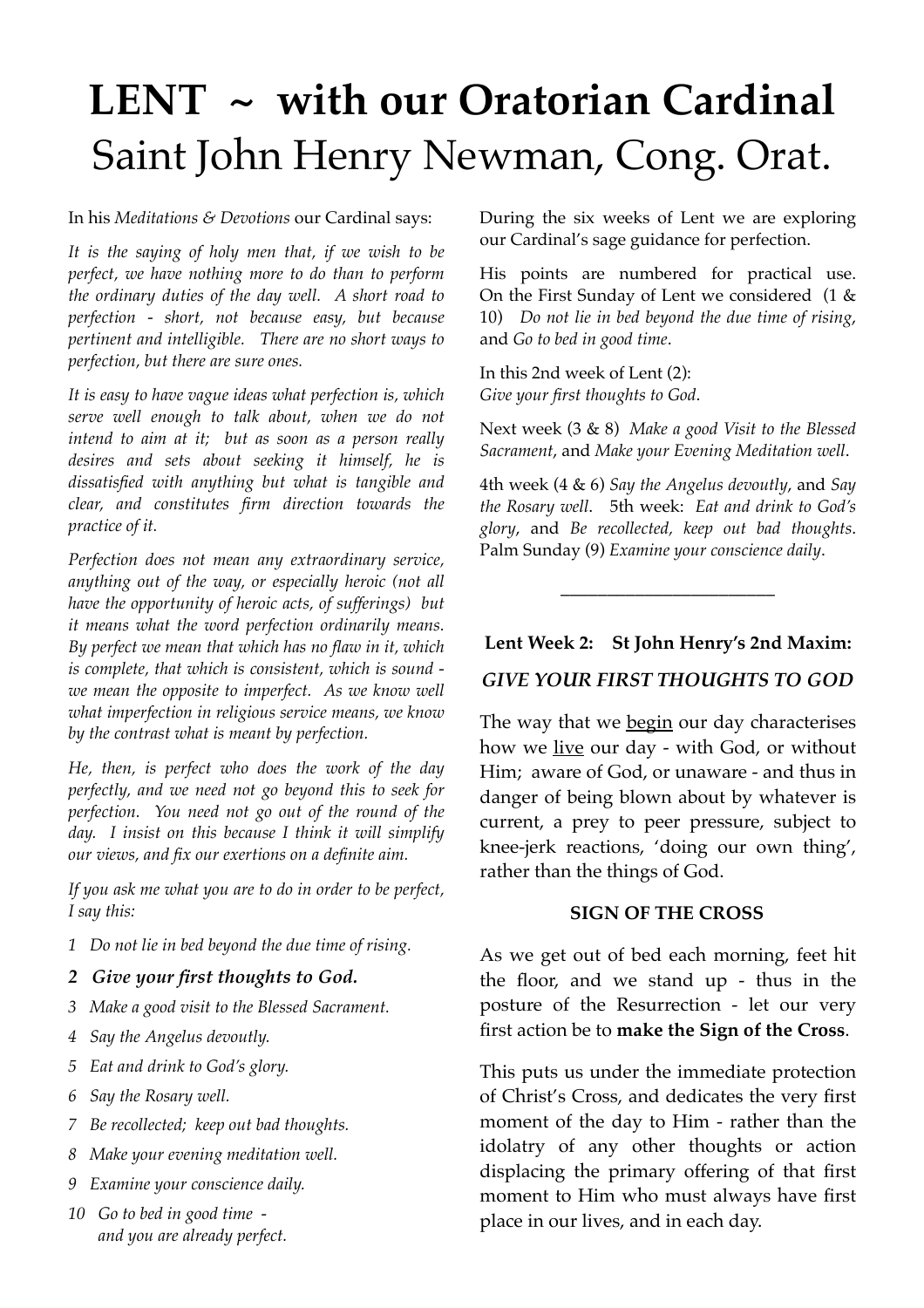#### **MORNING OFFERING**

To the Sign of the Cross we should add a brief prayer by way of a Morning Offering thanking God for keeping us safe through the night, and committing our day to Him.

## A Morning Offering of St Therese de Lisieux:

*O my God! I offer Thee all my actions of this day for the intentions and for the glory of the Sacred Heart of Jesus. I desire to sanctify every beat of my heart, my every thought, my simplest works, by uniting them to His infinite merits; and I wish to make reparation for my sins by casting them into the furnace of His Merciful Love.*

*O my God! I ask of Thee for myself, and for those whom I hold dear, the grace to fulfil perfectly Thy Holy Will, to accept, for love of Thee, the joys and sorrows of this passing life, so that we may one day be united together in heaven for all Eternity.*

## A form of Morning Offering - from the (CTS) Catholic Truth Society's Simple Prayer Book:

*O my God, I offer You all my thoughts, words, actions and sufferings; and I beseech You to give me Your grace that I may not offend You this day, but may faithfully serve You and do Your Holy Will in all things. I entrust myself completely to Your boundless mercy today and always*.

*O Lord You have brought me to the beginning of a new day. Save me by Your power so that I may not fall into any sin. May everything I say, and all that I do, be directed to the performance of Your justice, through Christ our Lord*.

*Lord, may everything I do begin with Your inspiration, continue with Your help, and reach conclusion under Your guidance*.

# A Child's Morning Offering by Monsignor Robert Hugh Benson:

*My God, I offer up to Thee My soul and heart, Thine own to be; And all I do or hear or say And all my work and play*.

# Another popular form of Morning Offering:

*O Jesus, through the Immaculate Heart of Mary, I offer You my prayers, works, joys and sufferings of this day for all the intentions of Your Sacred Heart, in union with the Holy Sacrifice of the Mass throughout the world, in reparation for my sins, for the intentions of all my relatives and friends, for the intentions of the Holy Father, and in particular . . . Amen.*

## And another:

*O Lord my God, I thank You for keeping me safe through the night, and bringing me to the dawn of a new day.*

*Grant that, in it, I may elude the grasp of Satan and, by the inspiration, merits, and prayers of Our Lady, my Holy Patrons, all the Saints, and my Guardian Angel, I may know and do Your Will completely in peace and joy, and draw others toYourKingdom, throughChrist our Lord. Amen.*

*I offer this day - all my joys, sorrows and sufferings - for all the intentions of the Sacred Heart of Jesus, and especially for . .* .

The Sign of the Cross and a Morning Offering are the ideal way for every Catholic to begin each day, fulfilling our Cardinal's second maxim: **Give your first thoughts to God**.

To this, now (or a little later, when we are dressed), we add our usual Morning Prayers.

It is good practice to think ahead to the places we will go, the people we will meet, and the things that we will do (the same outline that we can use in our evening Examination of Conscience\*) - and pray for each person and situation, giving special attention to any difficult occasions which we expect to encounter - asking God's guidance, His wisdom, His strength, His peace, and His love to be conveyed through us to others.

*Heart speaks to heart*. St John Henry Newman

\* The subject for Week 6 of Lent.